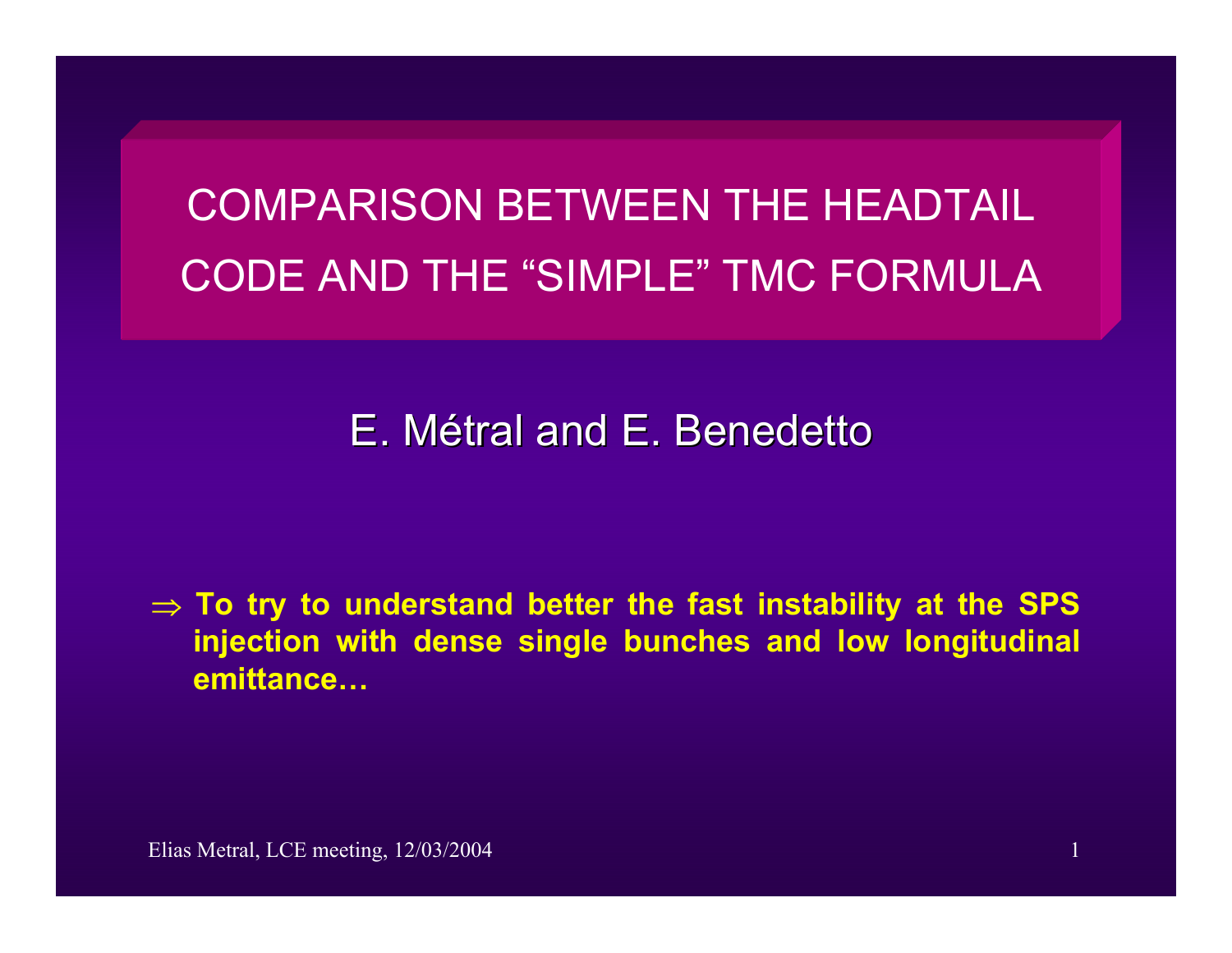#### **OBSERVATIONS IN OBSERVATIONS IN THE SPS THE SPS**

#### ⇒ **cf. AB-Note-2003-093 (MD) by G. Arduini et al.**



Figure 3: Injection at 0.6 MV. Low chromaticity  $\xi_y \approx 0$  (left) and high chromaticity  $\xi_y = 0.8$  (right).  $\epsilon_l = 0.2 \,\text{eV} \,\text{s}, 4\sigma_t = 2.7 \,\text{ns}.$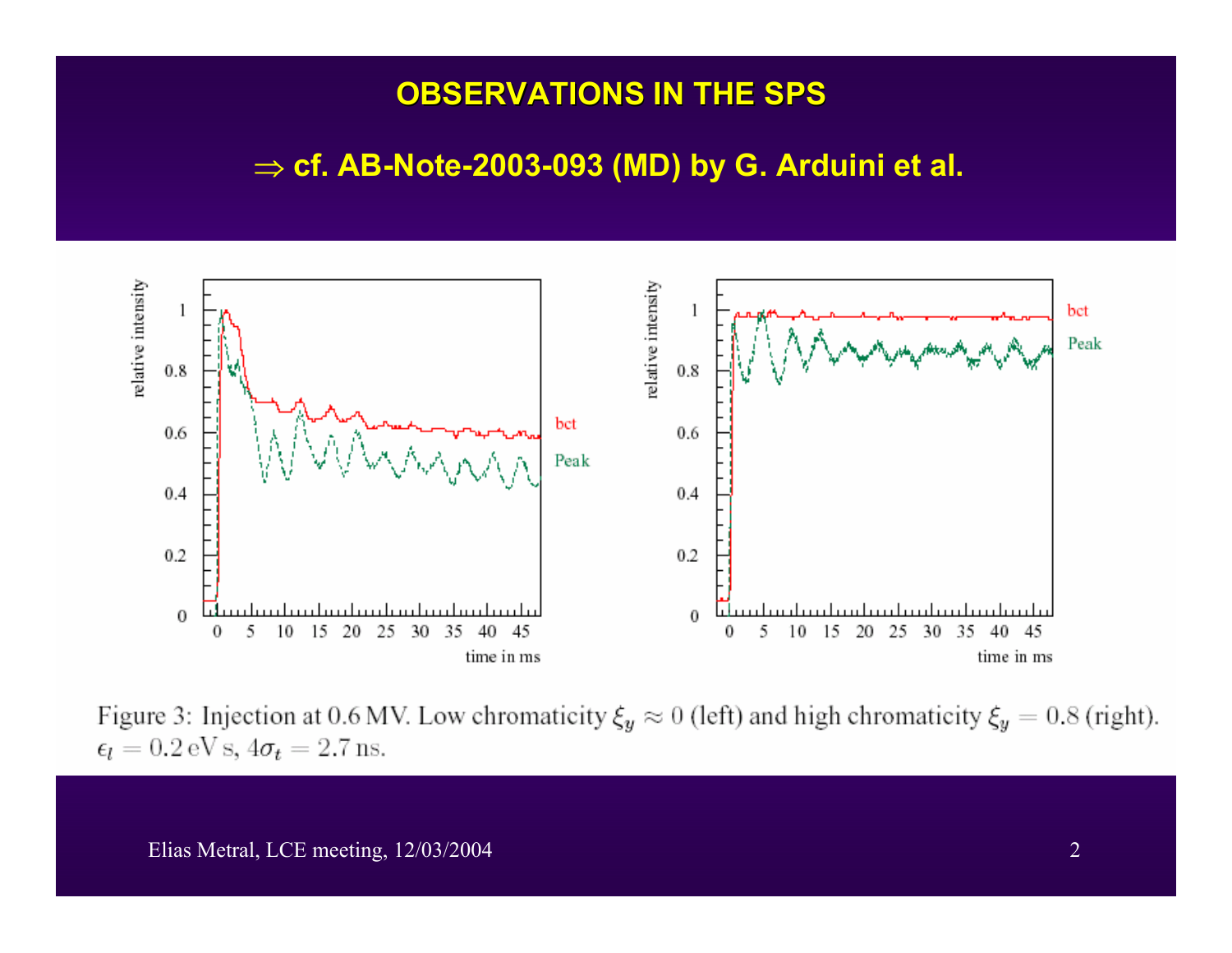### **PARAMETERS USED PARAMETERS USED**

$$
p = 26 \text{ GeV/c} \quad f_{rev} = 43.4 \text{ kHz} \quad \gamma_t = 22.83 \quad Q_y = 26.13
$$
\n
$$
|Z_y|_c = 20 \text{ M}\Omega/\text{m} \implies |Z_y| = \frac{\pi^2}{12} |Z_y|_c
$$
\n
$$
f_{r1} = 1.3 \text{ GHz} \quad f_{r2} = 0.65 \text{ GHz} \quad Q = 1 \quad \varepsilon_l = 0.2 \text{ eV s}
$$

$$
\text{``Simple''}\n\qquad\n\begin{aligned}\nN_{b,th} = \frac{8\pi Q_{y0} |\eta| \varepsilon_l}{e \beta^2 c} \times \frac{f_r}{|Z_y|} \times \left(1 + \frac{f_{\xi_y}}{f_r}\right)\n\end{aligned}
$$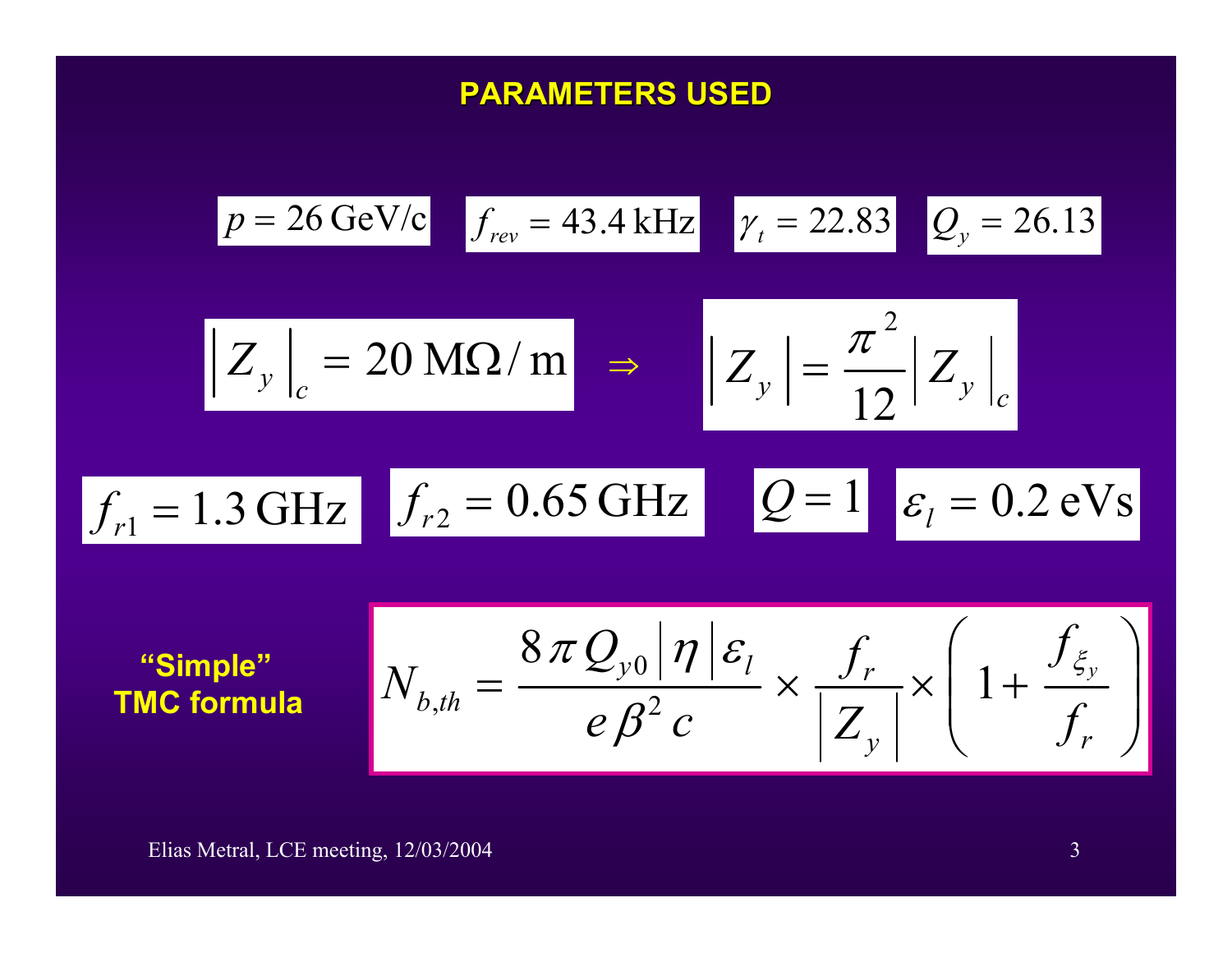#### **RESULTS RESULTS**

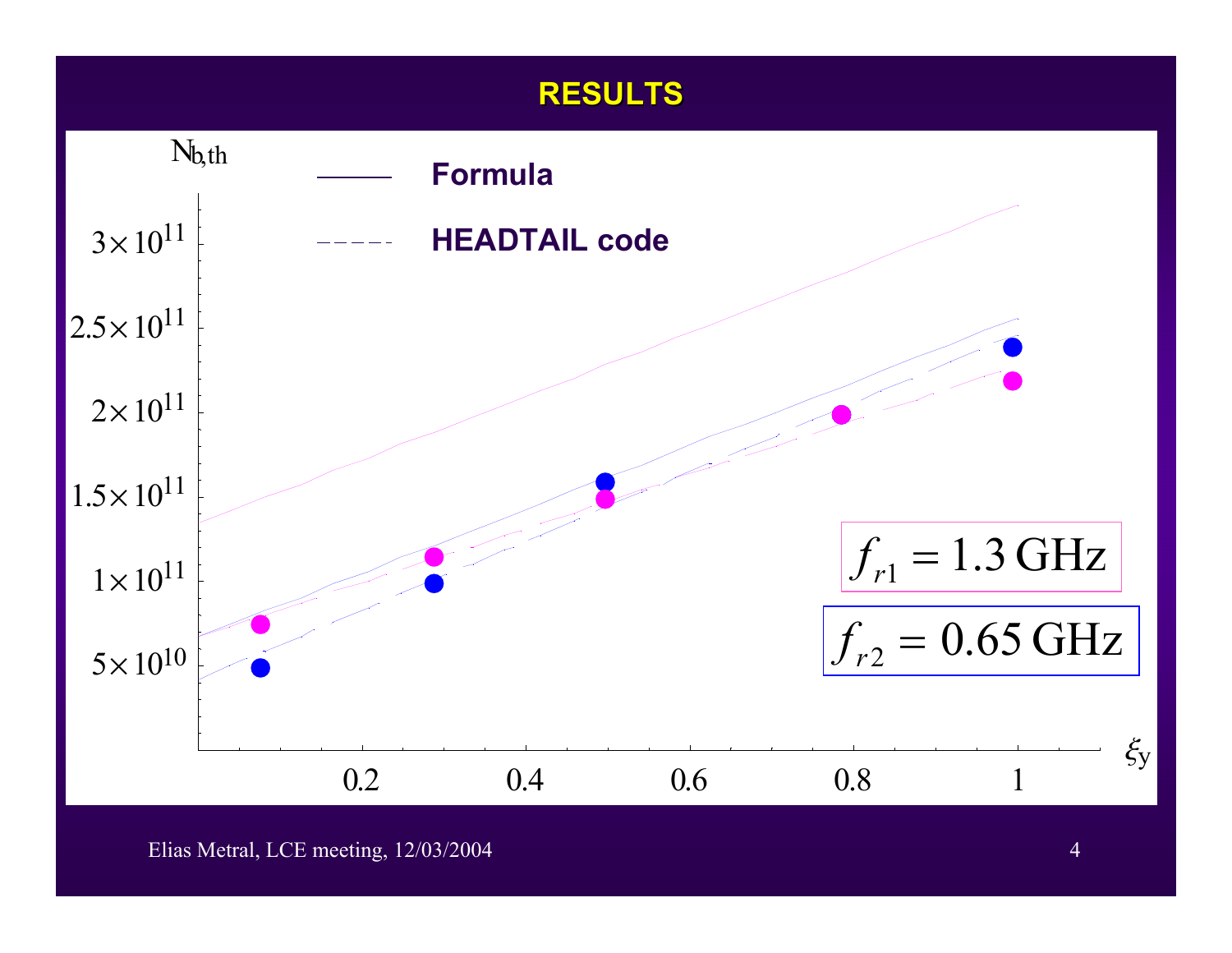#### **PRELIMINARY CONCLUSIONS PRELIMINARY CONCLUSIONS ON THE COMPARISON ON THE COMPARISON**

- **Both predict that the fast instability can be damped by increasing the chromaticity. This is also what E. Shaposhnikova said at Chamonix 2004 with MOSES results**
- **Note also that both predict that a slow head-tail instability can then develop later (depending on the non-linearities…). This is also what E. Shaposhnikova said at Chamonix 2004 with MOSES results. But here one looks only at the fast instability**
- ◆ Both predict a linear dependence with chromaticity
- ◆ Both predict that for zero chromaticity, the threshold is higher **for higher resonance frequency**
- ◆ Both agree within a factor **~2**